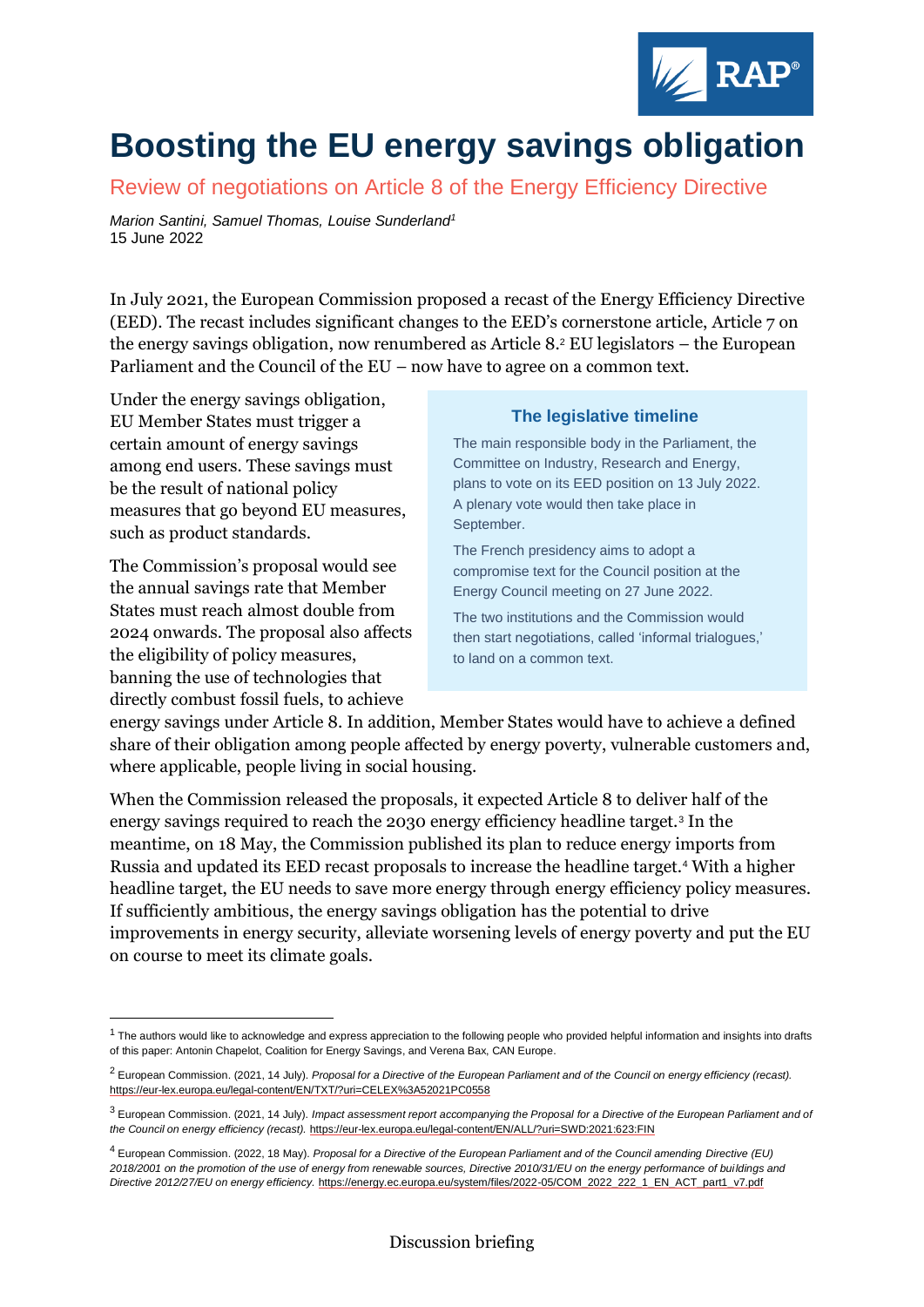This briefing takes stock of the negotiations on Article 8 on 15 June 2022, with a particular focus on the energy savings rate, the exclusion of fossil fuel technologies and the energy poverty sub-target. It identifies the important issues for decision-makers who are looking to align the EED with climate neutrality, energy security and equity goals.

# **The increase in the energy savings rate**

## **The Commission's proposal**

As Table 1 shows, **the Commission's proposal increases the new annual energy savings that Member States must achieve from 2024 onwards, from 0.8% to 1.5%** of average final energy consumption.

In addition, a new provision states that if a Member State does not achieve the required energy savings by the end of an obligation period (for example, 2021-2030), it would have to achieve these outstanding savings in the following period (for example, 2031-2040).

| Year                                                                                                                                 | 2021    |  | 2022 2023 2024 2025 2026 2027 2028 2029 2030             |  |  |         |
|--------------------------------------------------------------------------------------------------------------------------------------|---------|--|----------------------------------------------------------|--|--|---------|
| <b>Current</b><br>directive <sup>5</sup>                                                                                             | $0.8\%$ |  | $0.8\%$   0.8%   0.8%   0.8%   0.8%   0.8%   0.8%   0.8% |  |  | $0.8\%$ |
| <b>Commission's</b> $\mid 0.8\% \mid 0.8\% \mid 0.8\% \mid 1.5\% \mid 1.5\% \mid 1.5\% \mid 1.5\% \mid 1.5\% \mid 1.5\%$<br>proposal |         |  |                                                          |  |  | $1.5\%$ |

#### **Table 1. New annual savings in Article 8 in Commission proposal\***

\*Percentage of average final energy consumption.

Aspects of the proposal that remain unchanged compared to the current EED:

- The basis upon which Member States calculate the absolute amount of energy savings of their obligation remains the annual final energy consumption, averaged over the most recent three-year period prior to 1 January 2019, i.e., 2016, 2017, 2018.
- Member States can still achieve their obligation by implementing an energy efficiency obligation scheme, other policy measures ('alternative' policy measures) or a mix of these options.
- Member States can still choose the sectors in which the energy savings take place. The Commission considered setting a sub-target on transport, <sup>6</sup> but did not include this idea.
- The calculation of energy savings follows the same rules. The proposal does not significantly amend the provisions on energy savings measurement or on monitoring and verification. Member States must still demonstrate that the energy savings are the result of the policy measure itself, and not the result of other legislation or natural market developments (principles of 'additionality' and 'materiality').

<sup>5</sup> European Union. (2018). *Directive (EU) 2018/2002 of the European Parliament and of the Council of 11 December 2018 amending Directive 2012/27/EU on energy efficiency.* [https://eur-lex.europa.eu/legal-content/EN/TXT/HTML/?uri=CELEX:32018L2002&from=EN.](https://eur-lex.europa.eu/legal-content/EN/TXT/HTML/?uri=CELEX:32018L2002&from=EN) For more information about the EED: ENSMOV Horizon 2020 project[. https://ensmov.eu/;](https://ensmov.eu/) European Commission. (2019, 25 September). *Commission recommendation on transposing the energy savings obligations under the Energy Efficiency Directive.* [https://eur](https://eur-lex.europa.eu/eli/reco/2019/1658)[lex.europa.eu/eli/reco/2019/1658;](https://eur-lex.europa.eu/eli/reco/2019/1658) Santini, M., & Thomas, S. (2020). *Article 7 of the Energy Efficiency Directive 3.0: How to maximise the energy efficiency opportunity for climate neutrality.* Regulatory Assistance Project[. https://www.raponline.org/knowledge-center/article-7-energy-efficiency](https://www.raponline.org/knowledge-center/article-7-energy-efficiency-directive-3-0-how-maximise-energy-efficiency-opportunity-climate-neutrality)[directive-3-0-how-maximise-energy-efficiency-opportunity-climate-neutrality](https://www.raponline.org/knowledge-center/article-7-energy-efficiency-directive-3-0-how-maximise-energy-efficiency-opportunity-climate-neutrality)

<sup>6</sup> European Commission. (2021, 14 July). *Impact assessment report accompanying the proposal for a Directive of the European Parliament and of the Council on energy efficiency (recast).* <https://eur-lex.europa.eu/legal-content/EN/ALL/?uri=SWD:2021:623:FIN>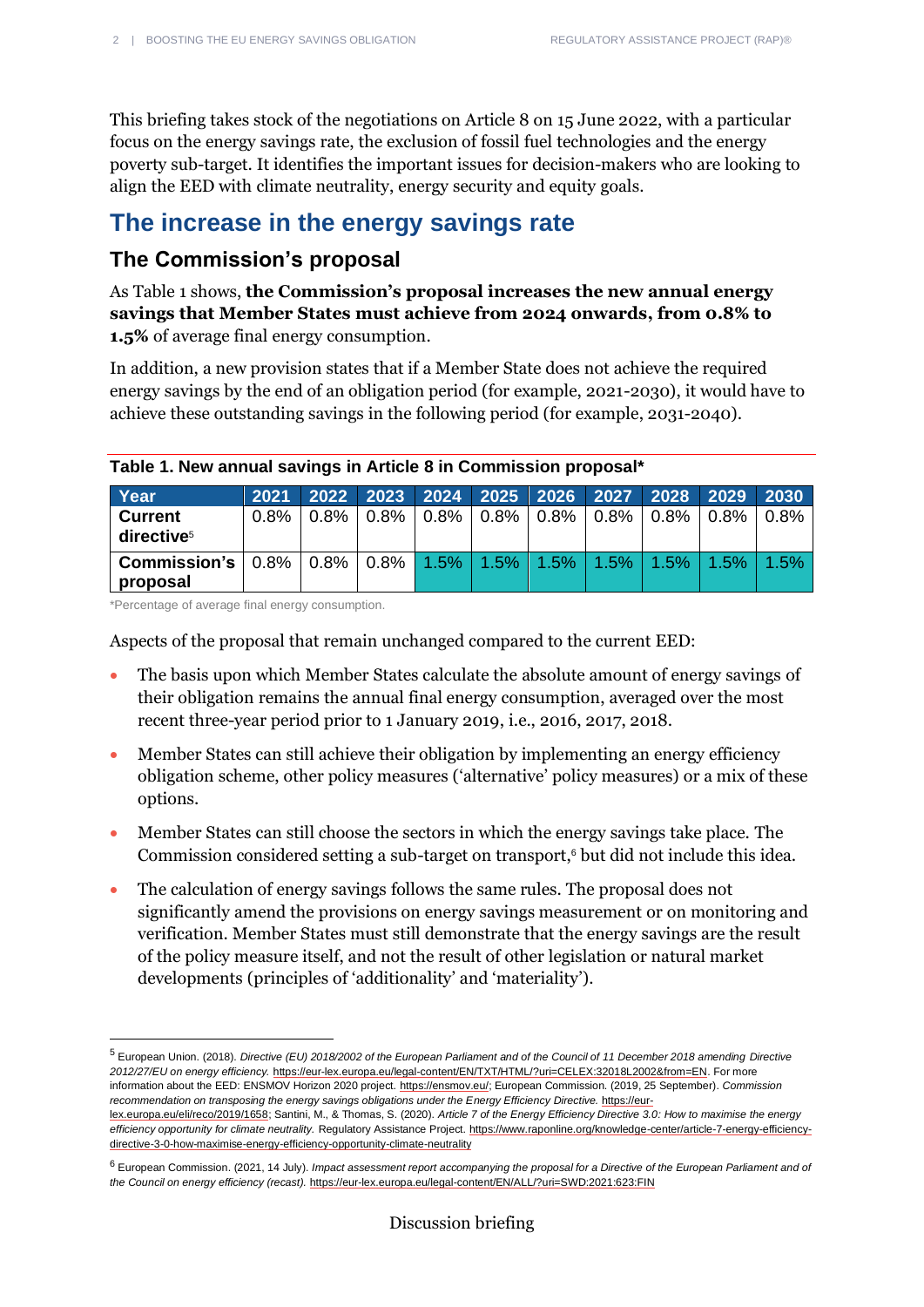- The obligation remains cumulative. This means that incremental annual savings deliver a total volume of cumulative savings by the end of the obligation period in 2030. Member States shall achieve energy savings at least equal to 0.8% in 2021, 1.6% in 2022, 2.4% in 2023, and so on, as Table 2 shows. The cumulative requirement is spread over the entire period, meaning Member States can do less in one year and catch up in another year, or frontload energy savings. In practice though, a late start makes it more difficult for Member States to reach their obligation by the end of the period.
- Member States can still credit energy savings from an individual action (for example, the installation of roof insulation) until the end of the obligation period in which it occurs – rather than based on the full lifetime of the action or only its first year. This means that an action implemented in 2021 can bring savings until 2030, but not after that date.

|              | 2021 | 2022 | 2023 | 2024 | 2025 | 2026 | 2027 | 2028 | 2029  | 2030  |
|--------------|------|------|------|------|------|------|------|------|-------|-------|
|              | 0.8% | 0.8% | 0.8% | 0.8% | 0.8% | 0.8% | 0.8% | 0.8% | 0.8%  | 0.8%  |
|              |      | 0.8% | 0.8% | 0.8% | 0.8% | 0.8% | 0.8% | 0.8% | 0.8%  | 0.8%  |
|              |      |      | 0.8% | 0.8% | 0.8% | 0.8% | 0.8% | 0.8% | 0.8%  | 0.8%  |
|              |      |      |      | 1.5% | 1.5% | 1.5% | 1.5% | 1.5% | 1.5%  | 1.5%  |
|              |      |      |      |      | 1.5% | 1.5% | 1.5% | 1.5% | 1.5%  | 1.5%  |
|              |      |      |      |      |      | 1.5% | 1.5% | 1.5% | 1.5%  | 1.5%  |
|              |      |      |      |      |      |      | 1.5% | 1.5% | 1.5%  | 1.5%  |
|              |      |      |      |      |      |      |      | 1.5% | 1.5%  | 1.5%  |
|              |      |      |      |      |      |      |      |      | 1.5%  | 1.5%  |
|              |      |      |      |      |      |      |      |      |       | 1.5%  |
| <b>Total</b> | 0.8% | 1.6% | 2.4% | 3.9% | 5.4% | 6.9% | 8.4% | 9.9% | 11.4% | 12.9% |

#### **Table 2. Cumulative savings in Article 8 – Commission proposal\***

\*Percentage of average final energy consumption.

#### **Discussions in Parliament and Council**

The rapporteur, who is the Member of Parliament (MEP) leading the Parliament's work on the file, has proposed to increase the savings rate to 2% from 2024.<sup>7</sup> Other MEPs made proposals ranging from 0.8% to 2.2%.<sup>8</sup> One MEP has proposed the inclusion of a sub-target for transport. The text discussed by the Council<sup>9</sup> maintains an increase in ambition compared to the existing obligation, but it is lower than what the Commission proposed, as it includes a ramp up of new energy savings over time, as Table 3 shows. The Council also proposes that Member States who achieve cumulative end-use energy savings above the required level by

<sup>7</sup> European Parliament. (2022, 22 February). *Draft report on the proposal for a Directive of the European Parliament and of the Council on energy efficiency (recast).* [https://www.europarl.europa.eu/doceo/document/ITRE-PR-703281\\_EN.pdf](https://www.europarl.europa.eu/doceo/document/ITRE-PR-703281_EN.pdf)

<sup>8</sup> European Parliament, Committee on Industry, Research and Energy (2022, 21 March). *Amendments to draft report on the proposal for a Directive of the European Parliament and of the Council on energy efficiency (recast). Amendments 142-314 Energy efficiency (recast), draft report.* [https://www.europarl.europa.eu/doceo/document/ITRE-AM-729910\\_EN.pdf](https://www.europarl.europa.eu/doceo/document/ITRE-AM-729910_EN.pdf) and *Amendments 315-595 Energy efficiency (recast), draft report.* [https://www.europarl.europa.eu/doceo/document/ITRE-AM-729911\\_EN.pdf;](https://www.europarl.europa.eu/doceo/document/ITRE-AM-729911_EN.pdf) European Parliament, Committee on Industry, Research and Energy. (2022, 22 March). Amendments 596-885 Energy efficiency (recast), draft report. [https://www.europarl.europa.eu/doceo/document/ITRE-](https://www.europarl.europa.eu/doceo/document/ITRE-AM-729913_EN.pdf)[AM-729913\\_EN.pdf](https://www.europarl.europa.eu/doceo/document/ITRE-AM-729913_EN.pdf) and Amendments 886-1190 Energy efficiency (recast), draft report. [https://www.europarl.europa.eu/doceo/document/ITRE-](https://www.europarl.europa.eu/doceo/document/ITRE-AM-729942_EN.pdf)[AM-729942\\_EN.pdf](https://www.europarl.europa.eu/doceo/document/ITRE-AM-729942_EN.pdf)

<sup>&</sup>lt;sup>9</sup> At this stage of the process, these documents are not published on the Council website but are often disclosed in the media. Latest disclosed text here: Council of the European Union. (2022, 22 April). *Third revised version of the Commission proposal, as prepared by the Presidency.* Document published by *Contexte*[. https://www.contexte.com/article/energie/paris-lache-encore-du-lest-sur-la-revision-de-la-directive-efficacite](https://www.contexte.com/article/energie/paris-lache-encore-du-lest-sur-la-revision-de-la-directive-efficacite-energetique-2_151297.html)[energetique-2\\_151297.html](https://www.contexte.com/article/energie/paris-lache-encore-du-lest-sur-la-revision-de-la-directive-efficacite-energetique-2_151297.html)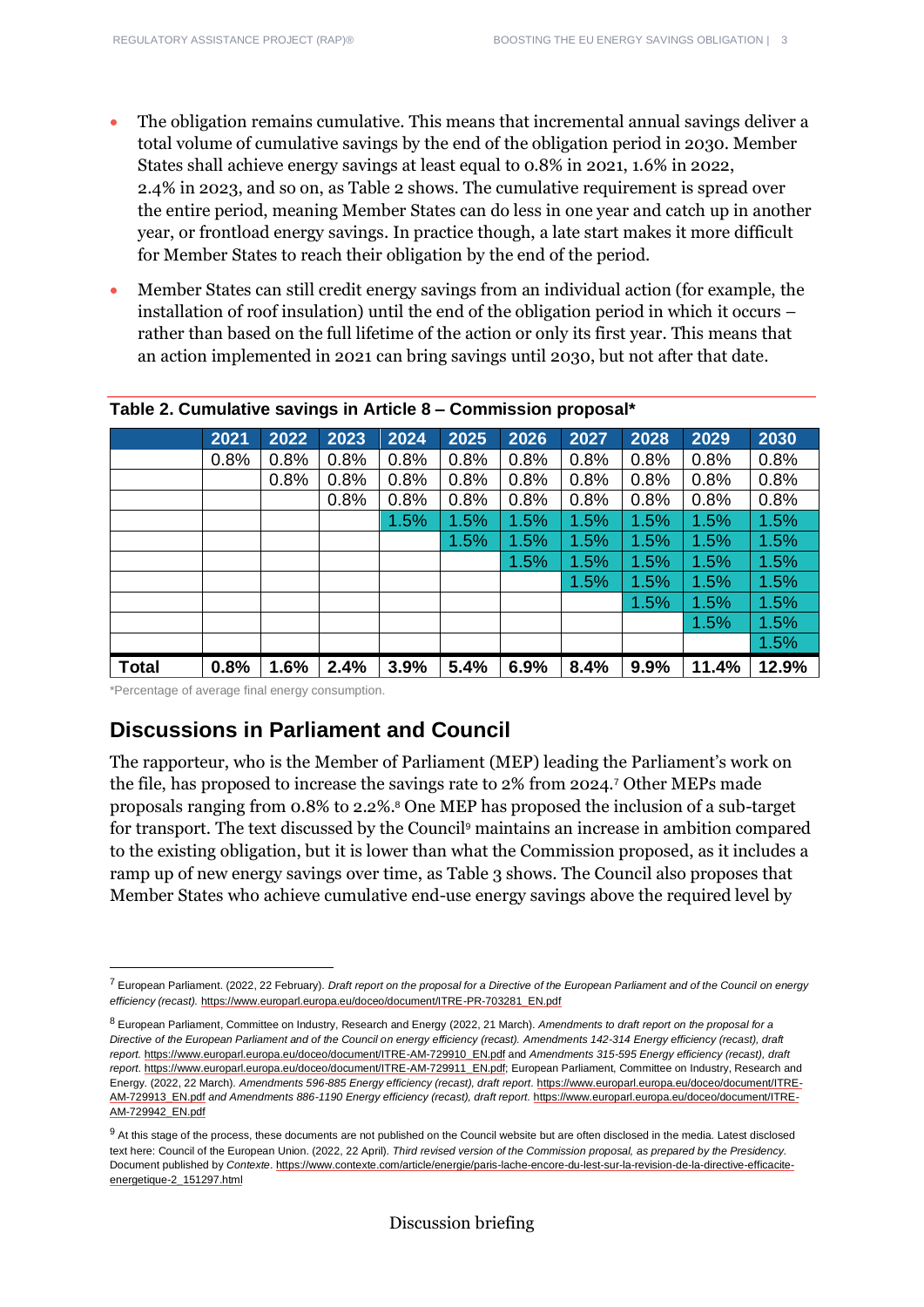the end of each obligation period shall be entitled to carry the eligible amount of no more than 10% of such surplus into the following obligation period.

| Table 3. New annual energy savings in Article 8 – Commission, Parliament, Council* |         |      |      |                               |                                     |      |         |         |         |         |
|------------------------------------------------------------------------------------|---------|------|------|-------------------------------|-------------------------------------|------|---------|---------|---------|---------|
| Year                                                                               | 2021    |      |      | 2022 2023 2024 2025 2026 2027 |                                     |      |         | 2028    | 2029    | 2030    |
| <b>Commission's</b>                                                                | 0.8%    | 0.8% | 0.8% | 1.5%                          | 1.5%                                | 1.5% | $1.5\%$ | $1.5\%$ | 1.5%    | 1.5%    |
| proposal                                                                           |         |      |      |                               |                                     |      |         |         |         |         |
| <b>Parliament's</b>                                                                | $0.8\%$ | 0.8% | 0.8% |                               | $2.0\%$   2.0%   2.0%   2.0%   2.0% |      |         |         | $2.0\%$ | $2.0\%$ |
| Rapporteur                                                                         |         |      |      |                               |                                     |      |         |         |         |         |
| <b>Council draft</b>                                                               | 0.8%    | 0.8% | 0.8% | $1.1\%$                       | $1.1\%$                             | 1.3% | 1.3%    | $1.5\%$ | 1.5%    | 1.5%    |
| text                                                                               |         |      |      |                               |                                     |      |         |         |         |         |

\*Percentage of average final energy consumption.

The proposals in the Parliament focus on the savings rate, while the Council discussed both the rate and the acceleration of action over time. Ultimately, however, both elements affect the cumulative savings required by Member States, who remain free to allocate energy savings as they wish over the period. For this reason, it makes sense to look at the cumulative savings required at the end of the 2021-2030 period. Figure 1 shows that in terms of cumulative energy savings, **the Council's proposal is 11% lower than the Commission's proposal, while the proposal by the Parliament's rapporteur is 22% more ambitious.**





## **Next steps**

Further mobilising energy savings from national programmes is crucial to reach climate goals and a more ambitious 2030 energy efficiency target. These policies reduce dependency on imported energy and help mitigate the impact of rising energy prices. In its EU 'Save Energy' plan, the Commission identified the increase of the national energy savings obligation as an action co-legislators can take to respond to the current energy crisis. <sup>10</sup> For decision-makers

<sup>10</sup> European Commission. (2022, 18 May). *Communication from the Commission to the European Parliament, the Council, the European Economic and Social Committee of the Regions, EU 'Save Energy'.* [https://eur-lex.europa.eu/legal](https://eur-lex.europa.eu/legal-content/EN/TXT/PDF/?uri=CELEX:52022DC0240&from=EN)[content/EN/TXT/PDF/?uri=CELEX:52022DC0240&from=EN](https://eur-lex.europa.eu/legal-content/EN/TXT/PDF/?uri=CELEX:52022DC0240&from=EN)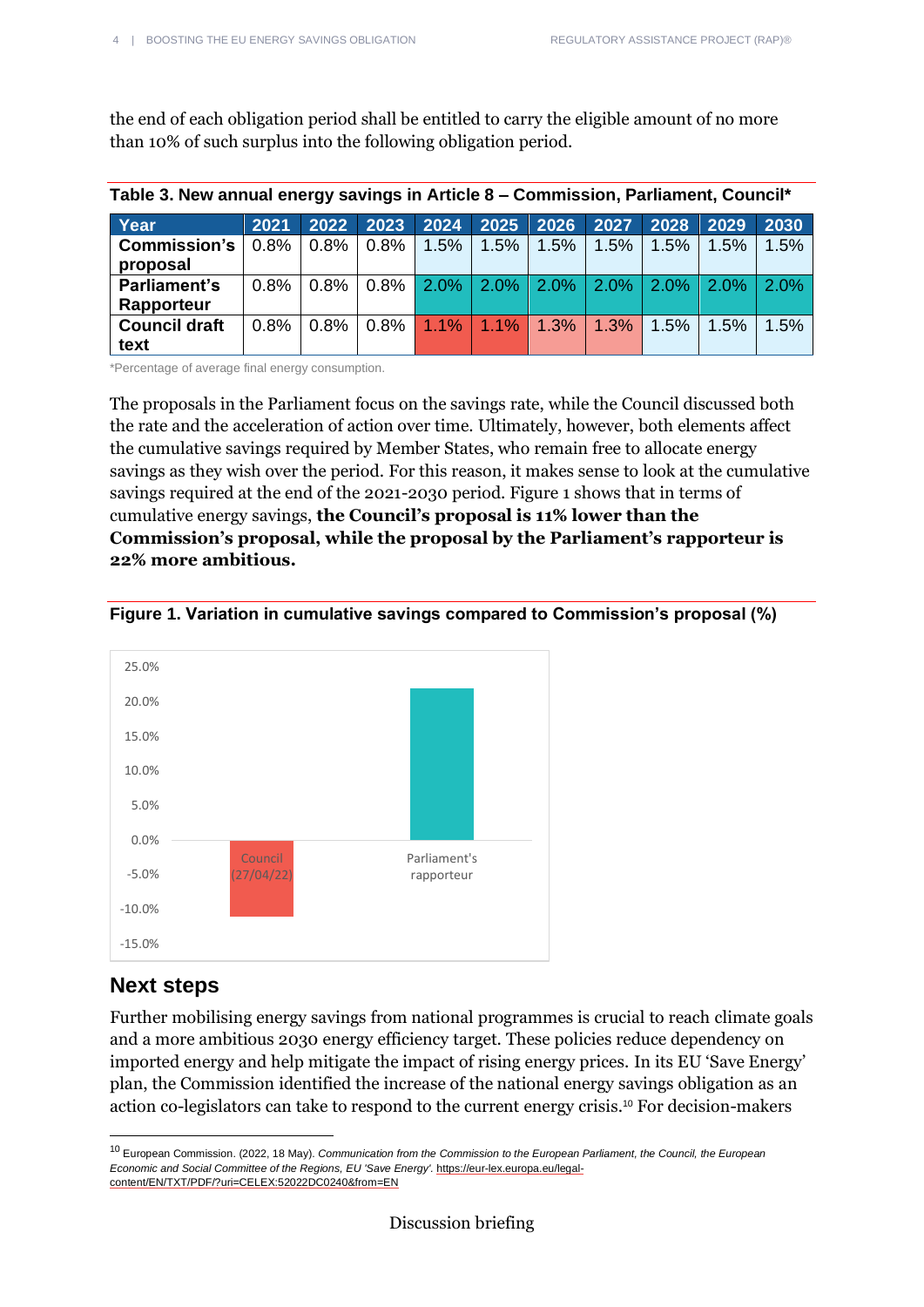looking at how to reach the climate and energy security objectives, the increase of the energy savings rate in Article 8 is vitally important:

- Aligning the savings rate with the new energy efficiency target proposed by the Commission in May 2022 is a crucial measure to reach energy security objectives.
- Ensuring that energy savings are independently evaluated provides more certainty for policymakers. Evaluation would be even more important to assess the amount of outstanding savings that should be carried in the following period, and in case Member States are able to carry over excess savings from one period to another.

# **The exclusion of equipment running on fossil fuels**

#### **The Commission's proposal**

The proposal prevents Member States from fulfilling their Article 8 obligation with policy measures "regarding the use of direct combustion of fossil fuel technologies" that are implemented as of 2024. It also states that energy savings as a result of "policy measures regarding the use of direct fossil fuel combustion in products, equipment, transport systems, vehicles, buildings or works" shall not count towards fulfilling the obligation as of 2024.

Aspects of the proposal that remain unchanged compared to the current EED:

- Member States can support these measures as long as this is not in the context of Article 8.
- It is still possible to use fossil fuels 'indirectly' in the context of Article 8, for example where equipment runs on electricity and the electricity stems from fossil fuel generation. This is consistent with the focus of Article 8 on end users.
- The restriction does not apply to policy measures targeting behavioural changes to reduce the consumption of fossil fuel, for example through information campaigns.

• Individual actions that do not

#### **Eligibility under proposed rules**

**Examples of eligible policies:**

- Heat pump deployment programmes
- Building insulation programmes
- Eco-driving training programmes

**Examples of eligible individual actions:**

- Replacement of oil boiler with heat pump
- Rollout of solar thermal technology
- Early replacement of internal combustion engine vehicle with electric vehicle
- **Example of ineligible policies:**
- Gas boiler deployment schemes
- **Examples of ineligible individual actions:**
- Replacement of oil boiler with gas boiler
- Replacement of gas boiler with more efficient gas boiler.
- Replacement of natural-gas-based combined heat and power

involve a fuel switch, like the insulation of building envelopes or industrial pipes, remain eligible, regardless of the fuel that the facility uses.

## **Discussions in Parliament and Council**

The Parliament's rapporteur supports the Commission proposal, but some MEPs have proposed to delete the provision or weaken it by introducing: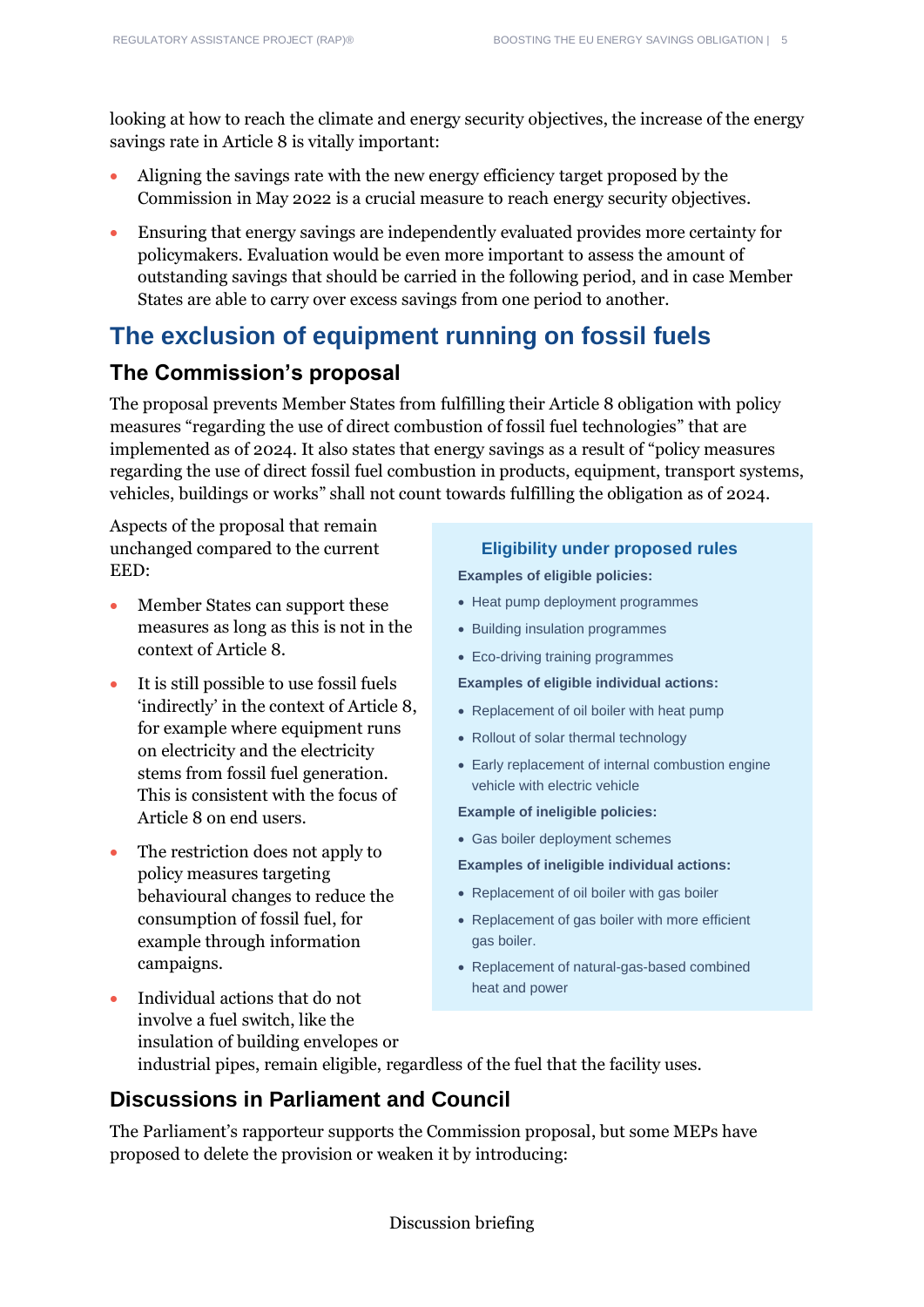- The option to count energy savings from equipment combusting fossil fuels if it "prevents" technology lock-ins by ensuring future compatibility with climate-neutral alternative fuels and technologies," or if it is "designed" to run on renewable energy.
- Slower timing for policies and individual actions in the industrial sector.

The text currently discussed by the Council introduces the following changes, which are also reflected in some proposals in the Parliament:

- It introduces slower timing for "energy intense enterprises in the industry sector" with an annual energy consumption higher than 100 terajoules. In these companies, energy savings from direct fossil fuel combustion technologies can count under Article 8 if an energy audit justifies it. The Council text lists several conditions. For example, there should be evidence that no alternative, sustainable non-fossil fuel solution is technically feasible.
- It replaces the wording "policy measures implemented as from 2024" by "policy measures *newly* implemented as from 2024." This is unclear and could suggest that a policy measure formally set up before 2024 could still generate savings from equipment combusting fossil fuels installed after 2024.
- The Council looks at policy measures promoting combinations of technologies, like a renovation scheme that combines roof insulation and the replacement of a condensing gas boiler. The Council text states that the share of energy savings related to the fossil fuel combustion technologies shall not be eligible. It would confirm that Member States can still promote fossil fuel technologies in their policies as long as they only report eligible savings for fulfilling their obligation.

#### **Next steps**

For decision-makers wanting to align the EED with objectives of climate neutrality and energy security, the following issues are key:

- The exclusion of equipment running on fossil fuels from Article 8 obligations would provide a much-needed signal to end users. The overall amount of energy savings achieved from direct fossil fuel combustion technologies represents a small share of energy savings reported under the obligation to date. Cleaner alternatives exist that deliver considerably more energy savings: Member States can claim between four and eight times more savings from heat pump programmes than from fossil fuel boiler schemes.<sup>11</sup>
- The option to credit equipment that combusts fossil fuels under the assumption that they could run on renewable energy sources at a future date is counterproductive. This would allow so-called 'hydrogen-ready' boilers to receive credit under Article 8 despite uncertainty about the future role of hydrogen in the heating sector. 12
- The eligibility of energy savings over time could be clarified. All policy measures, regardless of their introduction date, should fall into the scope of the provision. No

<sup>11</sup> Thomas, S. (2021). *Ensuring the EED energy savings obligation is Fit for 55.* Regulatory Assistance Project. [https://www.raponline.org/knowledge-center/ensuring-the-eed-energy-savings-obligation-is-fit-for-55](https://www.raponline.org/knowledge-center/ensuring-the-eed-energy-savings-obligation-is-fit-for-55/)

<sup>12</sup> For more information, see Rosenow, J. (October 2021). *Now with all hyperlinks working – due to popular demand I'm sharing my collection of 10 independent studies that looked at* [Post]. LinkedIn. [https://www.linkedin.com/posts/janrosenow\\_hydrogen-studies-activity-](https://www.linkedin.com/posts/janrosenow_hydrogen-studies-activity-6855775858259447808-GwxM)[6855775858259447808-GwxM](https://www.linkedin.com/posts/janrosenow_hydrogen-studies-activity-6855775858259447808-GwxM)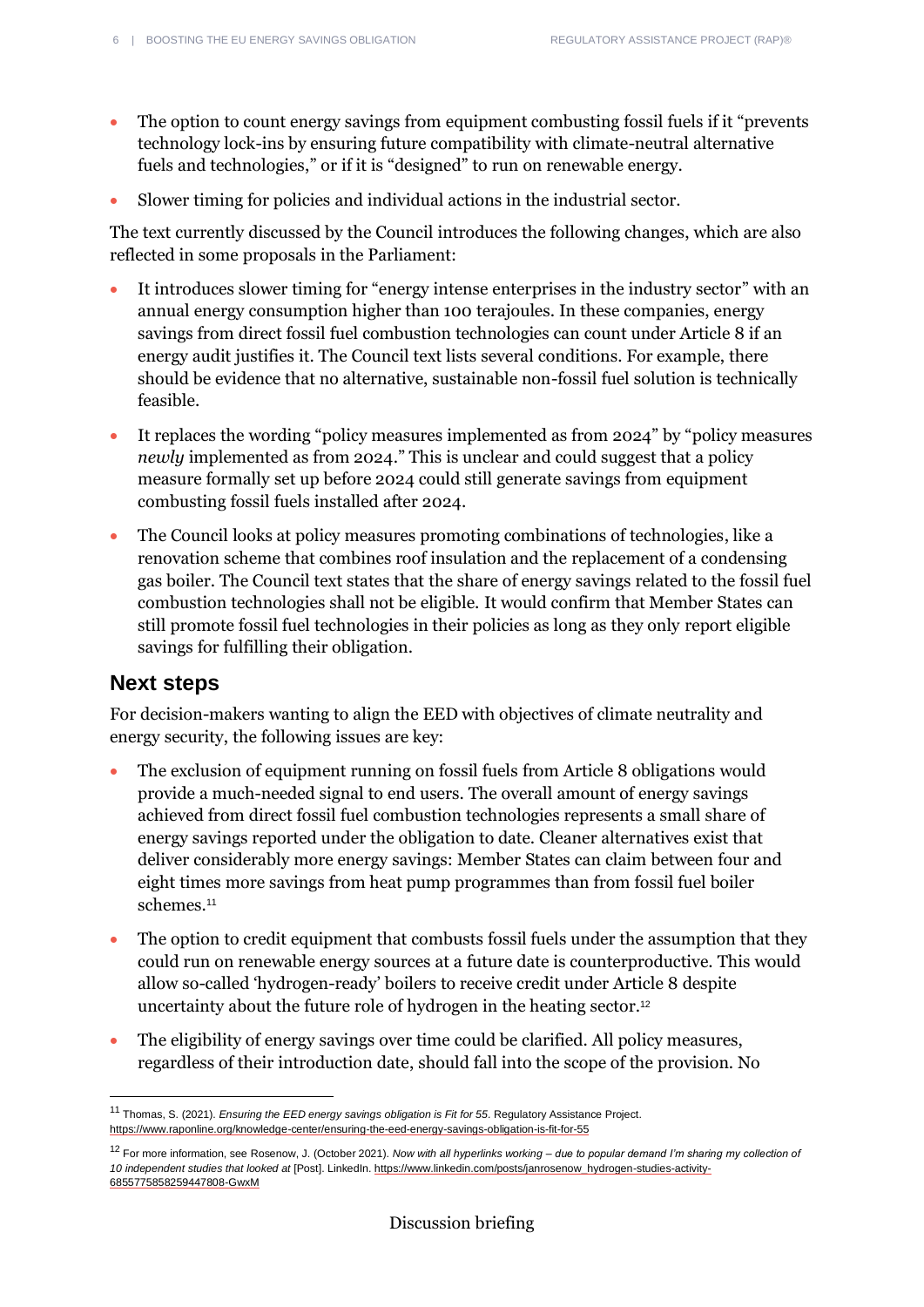individual action implemented after 2024 should involve direct fossil fuel combustion. If decision-makers are looking for a compromise to credit ongoing action, one option would be to allow individual fossil-fuel-related actions in 2021-2023 to contribute to savings for the whole 2021-2030 period.

• Postponing the start of the fossil fuel restriction in the industrial sector would weaken the signal of the provision. If decision-makers nevertheless consider this option, they could narrow its use – for example, by publishing a restrictive list of exempted processes.

# **The energy poverty sub-target**

## **The Commission's proposal**

The Commission proposes that Member States achieve a share of their cumulative energy savings obligation among people affected by energy poverty, vulnerable customers and, where applicable, people living in social housing. The current Directive already encouraged this focus but without a mandatory sub-target. The mandatory share (or 'ringfence') shall at least equal:

- the proportion of households in energy poverty as assessed in the Member State's National Energy and Climate Plan (NECP); or
- if the proportion is not reported in the NECP: "the arithmetic average share of the following indicators for 2019 or, if not available for 2019, for the linear extrapolation of their values for the last three years that are available: (a) Inability to keep home adequately warm; (b) Arrears on utility bills; and (c) Structure of consumption expenditure by income quintile and COICOP [classification of individual consumption by purpose] consumption purpose." 13

If we apply the second option, at least **6% of the EU-level cumulative energy savings would take place among the priority energy end users**, as Figure 2 shows.

**Figure 2. Percentage of cumulative energy savings obligation from priority end users – Commission's proposal**



Source: own calculations, based on Eurostat

<sup>13</sup> Data sources: (a) Eurostat, SILC [ilc\_mdes01]; (b) Eurostat, SILC, [ilc\_mdes07]; (c) Eurostat, HBS, [hbs\_str\_t223], data for [CP045] Electricity, gas and other fuels.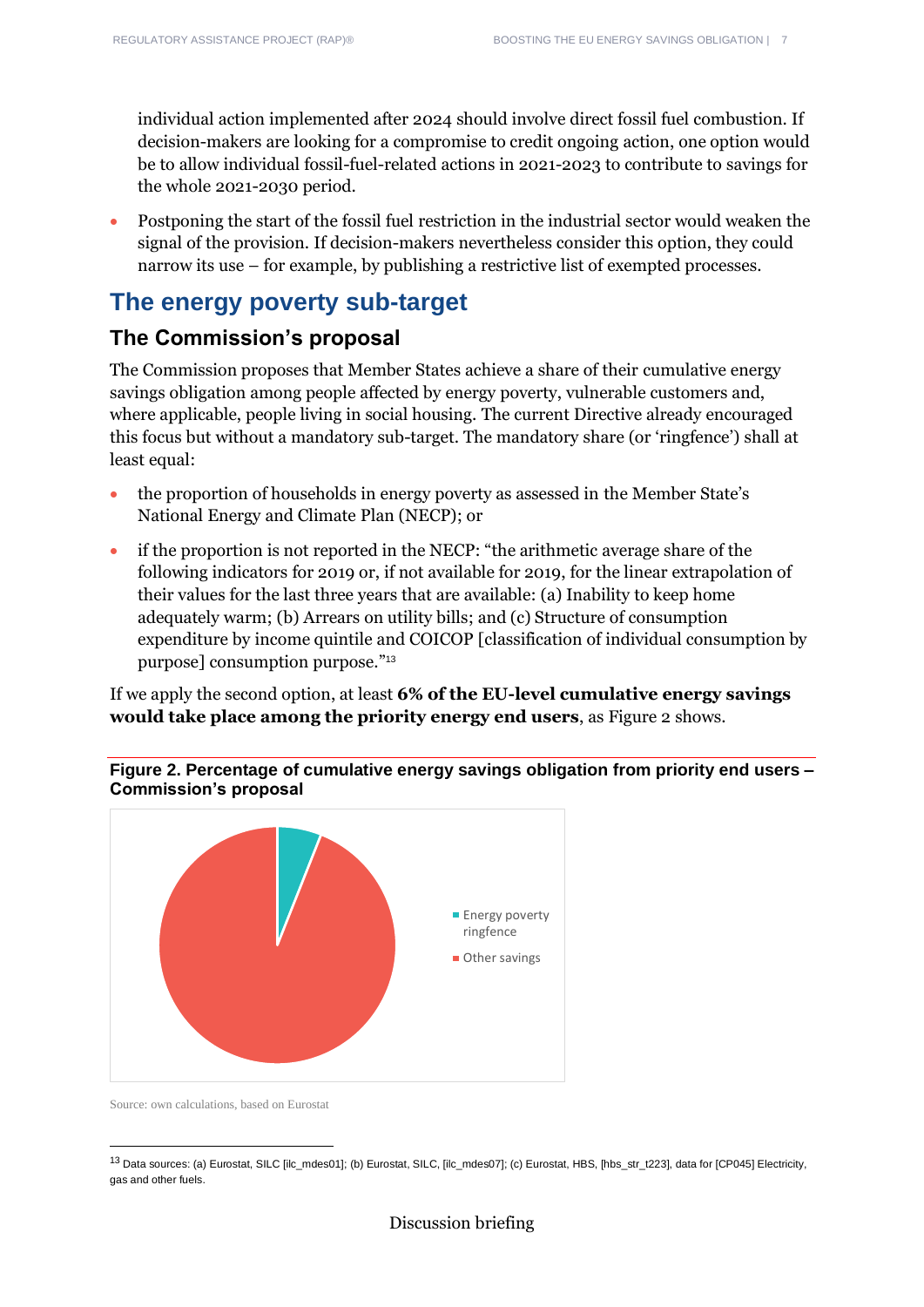Aspects of the proposal that remain unchanged compared to the current EED:

- Member States retain the freedom to define 'energy poverty' in their national context and to choose the target group.
- Member States can decide to implement a higher share of the obligation among these priority end users.
- Member States can opt for energy savings obligation schemes, other policy measures, or a mix of both, to achieve the sub-target.

### **Discussions in Parliament and Council**

The Council text has not modified this aspect of the proposal. The Parliament's rapporteur replaces indicator (c) with two other indicators (2019 data): "(ca) total population living in a dwelling with a leaking roof, damp walls, floors or foundation, or rot in window frames or floor;" and "(cb) at-risk-of-poverty rate." <sup>14</sup> This change of indicators would ringfence 10% of the EU's cumulative energy savings for priority groups. The rapporteur also enlarges the definition of these priority groups to include "low-income households." Other MEPs would add "transport users, SMEs [small and medium-sized enterprises], micro-enterprises" to the priority groups.

#### **Next steps**

For decision-makers wanting to put equity and inclusion at the centre of the EED, the following issues are key:

- The ringfence concept is important in the context of rising energy prices and in view of putting in place an equitable EU climate and energy policy mix. Often, actions to support the energy-poor are more costly than in other sectors and a ringfence guarantees the achievement of societal benefits.<sup>15</sup> Member States like Ireland and France are already successfully using this mechanism.
- The proposal gives a lot of flexibility to Member States to define the ringfence target through the NECP and to choose the priority groups. Adjusting the indicators would maintain this flexibility and reinforce the target-setting methodology. The change of indicators proposed by the rapporteur recognises that indicator (c) is less solid than the other indicators.<sup>16</sup>
- Adding 'low-income households' to the priority groups adds further flexibility and takes into account the fact that some Member States do not have a definition of energy poverty.
- Extending the eligibility of ringfenced savings to all transport users and to small and medium-sized enterprises and micro-enterprises would greatly dilute the obligation.

<sup>14</sup> Data sources: (ca) Eurostat, SILC [ilc\_mdho01]; (cb) Eurostat, SILC and ECHP surveys [ilc\_li02]) (cut-off point: 60% of median equivalised income after social transfers).

<sup>15</sup> Ringfences are more effective than uplifts for energy poverty individual actions. See ENSMOV & SocialWatt. (2021). *The Energy Efficiency Directive energy savings obligation and energy poverty alleviation.* [https://ensmov.eu/policy-guide-the-eed-energy-savings-obligation-and-energy](https://ensmov.eu/policy-guide-the-eed-energy-savings-obligation-and-energy-poverty-alleviation/)[poverty-alleviation](https://ensmov.eu/policy-guide-the-eed-energy-savings-obligation-and-energy-poverty-alleviation/)

<sup>&</sup>lt;sup>16</sup> Data for indicator (c) is only collected every five years and is not a measure of energy poverty as such but a measure of expenditure on energy.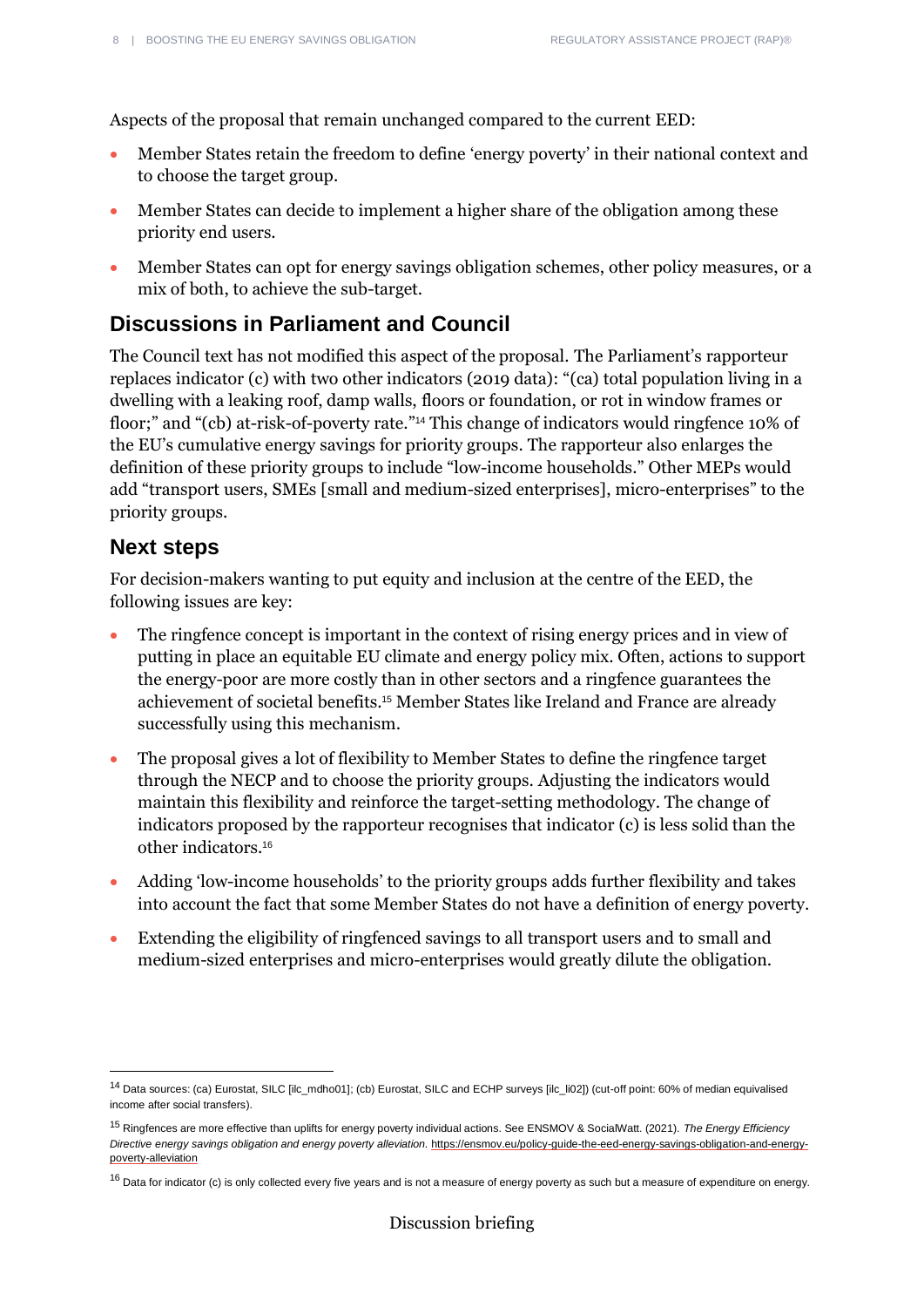# **Summary**

The revision of Article 8 of the EED provides an opportunity to align the energy savings obligation with the climate neutrality and energy security objectives, and to reinforce the social dimension of the Fit for 55 package. The following issues are key for decision-makers wanting to support the contribution of Article 8 of the EED to these objectives:

| The energy savings rate                                                                                                                                                                                                                                           |
|-------------------------------------------------------------------------------------------------------------------------------------------------------------------------------------------------------------------------------------------------------------------|
| The increase of the energy savings rate in Article 8 is critical.<br>Aligning the savings rate with the new energy efficiency target<br>proposed by the Commission in May 2022 is a vital measure for<br>ensuring Europe achieves its energy security objectives. |
| Ensuring that energy savings are independently evaluated<br>reinforces the credibility of energy savings.                                                                                                                                                         |
| The exclusion of equipment running on fossil fuels                                                                                                                                                                                                                |
| The exclusion of equipment running on fossil fuels from Article 8<br>obligations is crucial to provide the right signal to end-users.                                                                                                                             |
| The option to credit equipment that combusts fossil fuels under<br>the assumption that they could run on renewable energy sources at<br>a future date is counterproductive.                                                                                       |
| The eligibility of energy savings over time could be clarified. All<br>policy measures, regardless of their introduction date, should fall<br>into the scope of the provision.                                                                                    |
| Postponing the start of the fossil fuel restriction in the industrial<br>sector would weaken the signal of the provision.                                                                                                                                         |
| The energy poverty sub-target                                                                                                                                                                                                                                     |
| The ringfence concept is important in the context of rising energy<br>prices and in view of putting in place an equitable EU climate and<br>energy policy mix.                                                                                                    |
| Adjusting the indicators would reinforce the target-setting<br>methodology.                                                                                                                                                                                       |
| Adding 'low-income households' to the priority groups adds<br>further flexibility and takes into account the fact some Member<br>States do not have a definition of energy poverty.                                                                               |
| Extending the eligibility of ringfenced savings to all transport users<br>and to small and medium-sized enterprises and micro-enterprises<br>would greatly dilute the obligation.                                                                                 |